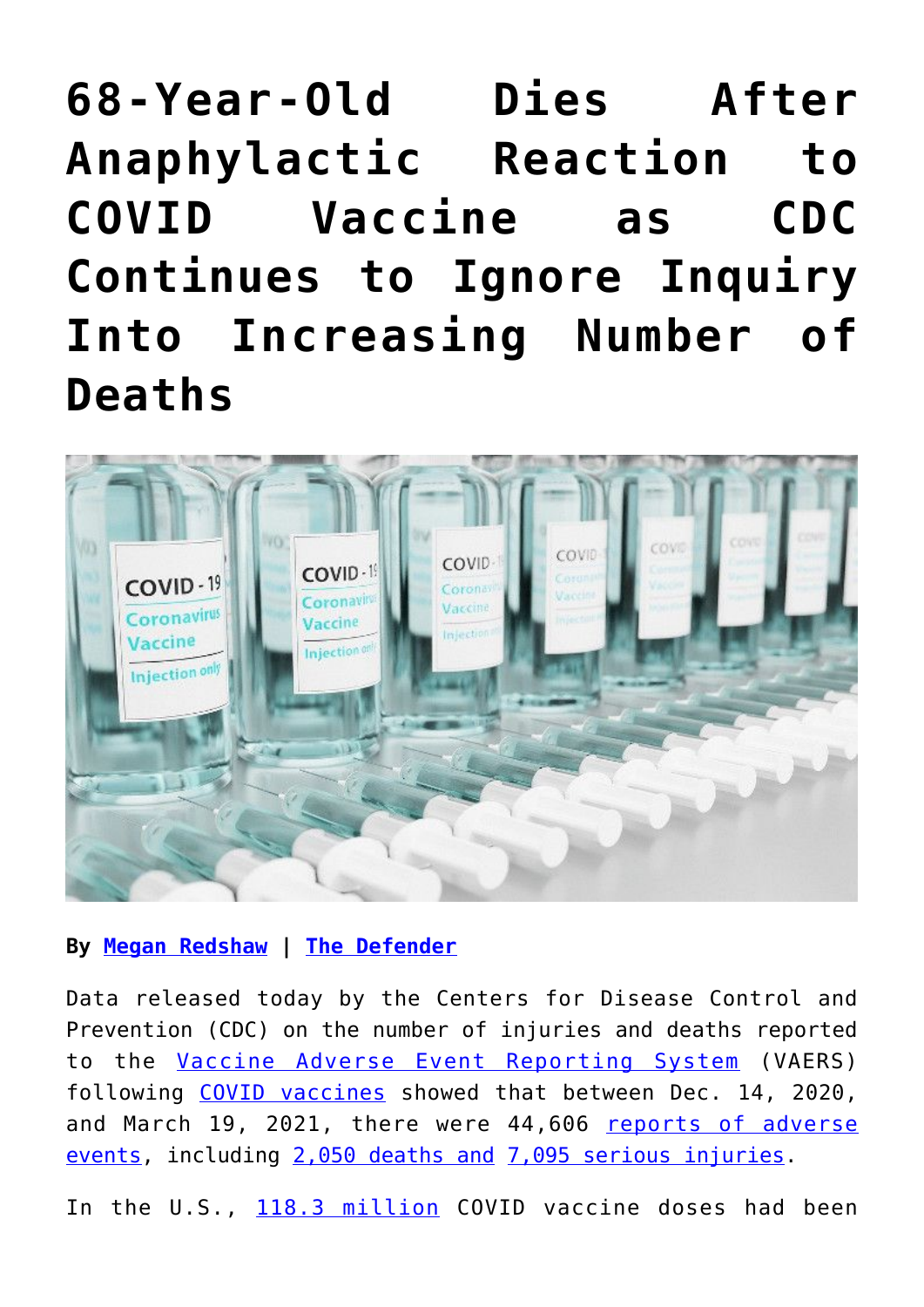## From the 3/19/2021 release of VAERS data:

# Found 44,606 cases where Vaccine is COVID19

**Table** 

| ы                                                                                                                                                                                                                                                                         |          |                  |
|---------------------------------------------------------------------------------------------------------------------------------------------------------------------------------------------------------------------------------------------------------------------------|----------|------------------|
| <b>Event Outcome</b>                                                                                                                                                                                                                                                      | Count    | <b>Percent</b>   |
| <b>Death</b>                                                                                                                                                                                                                                                              | 2,050    | 4.6%             |
| <b>Permanent Disability</b>                                                                                                                                                                                                                                               | 126      | 1,00%            |
| <b>Office Visit</b>                                                                                                                                                                                                                                                       | 6,758    | 15.15%           |
| <b>Emergency Room</b>                                                                                                                                                                                                                                                     | 29       | 0.07%            |
| <b>Emergency Doctor/Room</b>                                                                                                                                                                                                                                              | 7,456    | 16,72%           |
| <b>Hospitalized</b>                                                                                                                                                                                                                                                       | 4,442    | 9,96%            |
| <b>Hospitalized, Prolonged</b>                                                                                                                                                                                                                                            | Ĥ        | 0.02%            |
| Recovered                                                                                                                                                                                                                                                                 | 16,601   | 37,22%           |
| <b>Birth Defect</b>                                                                                                                                                                                                                                                       | 52       | 0.12%            |
| <b>Life Threatening</b>                                                                                                                                                                                                                                                   | 1,318    | <b>A Service</b> |
| <b>Not Serious</b>                                                                                                                                                                                                                                                        | 16,306   | <b>SE 56%</b>    |
| <b>TOTAL</b>                                                                                                                                                                                                                                                              | 1 55,846 | 1125.2%          |
| + Because some cases have multiple vaccinations and symptoms, a single case can account for multiple<br>entries in this table. This is the reason why the Total Count is greater than 44606 (the number of cases<br>found), and the Total Percentage is greater than 100. |          |                  |

VAERS is the primary mechanism for reporting adverse vaccine reactions in the U.S. Reports submitted to VAERS require further investigation before a causal relationship can be confirmed. Every Friday, the CDC makes public all VAERS vaccine injury reports received as of the previous week.

This week's VAERS data included [2,306 reports of anaphylaxis.](https://www.medalerts.org/vaersdb/findfield.php?TABLE=ON&GROUP1=MAN&EVENTS=ON&SYMPTOMS[]=Anaphylactic+reaction+%2810002198%29&SYMPTOMS[]=Anaphylactic+shock+%2810002199%29&SYMPTOMS[]=Anaphylactoid+reaction+%2810002216%29&SYMPTOMS[]=Anaphylactoid+shock+%2810063119%29&SYMPTOMS[]=Swollen+tongue+%2810042727%29&SYMPTOMS[]=Urticaria+%2810046735%29&VAX=COVID19) Fifty-five percent of anaphylaxis reports were attributed to the [Pfizer-BioNTech](https://childrenshealthdefense.org/defender/fda-misled-public-pfizer-vaccine-efficacy/) vaccine, 45% to [Moderna,](https://childrenshealthdefense.org/defender/moderna-pfizer-vaccines-blood-clots-inflammation-brain-heart/) and 1% to the [Johnson & Johnson \(J&J\) vaccine,](https://childrenshealthdefense.org/defender/media-ignores-jj-pharma-giants-checkered-past/) which was [rolled out](https://www.ajc.com/news/nation-world/ohio-woman-86-is-nations-first-recipient-of-new-jj-covid-vaccine/HZPTFQVOUZGCPDRVGSXBN37AVA/) in the U.S. on March 2.

As [The Defender reported](https://childrenshealthdefense.org/defender/inactive-ingredients-covid-vaccines-allergic-reactions/) earlier this month, the J&J vaccine contains [polysorbate 80,](https://childrenshealthdefense.org/defender/covid-vaccine-candidates-safety-concerns/) known to trigger allergic reactions. The [Moderna](https://childrenshealthdefense.org/defender/did-cdc-mislead-public-allergic-reactions-moderna-vaccine/) and [Pfizer](https://childrenshealthdefense.org/defender/fda-investigates-reactions-pfizer-covid-vaccine-healthcare-workers-hospitalized/) vaccines contain [polyethylene](https://childrenshealthdefense.org/news/a-dangerous-inactive-ingredient/) [glycol](https://childrenshealthdefense.org/news/a-dangerous-inactive-ingredient/) (PEG), also known to trigger anaphylactic reactions.

The latest [news report](https://www.theepochtimes.com/mkt_breakingnews/68-year-old-woman-dies-after-receiving-covid-19-vaccine-family_3750479.html) of an anaphylactic reaction to a [COVID](https://childrenshealthdefense.org/defender/covid-19-vaccine-news/) [vaccine](https://childrenshealthdefense.org/defender/covid-19-vaccine-news/) was of a 68-year-old Kansas woman who died a day after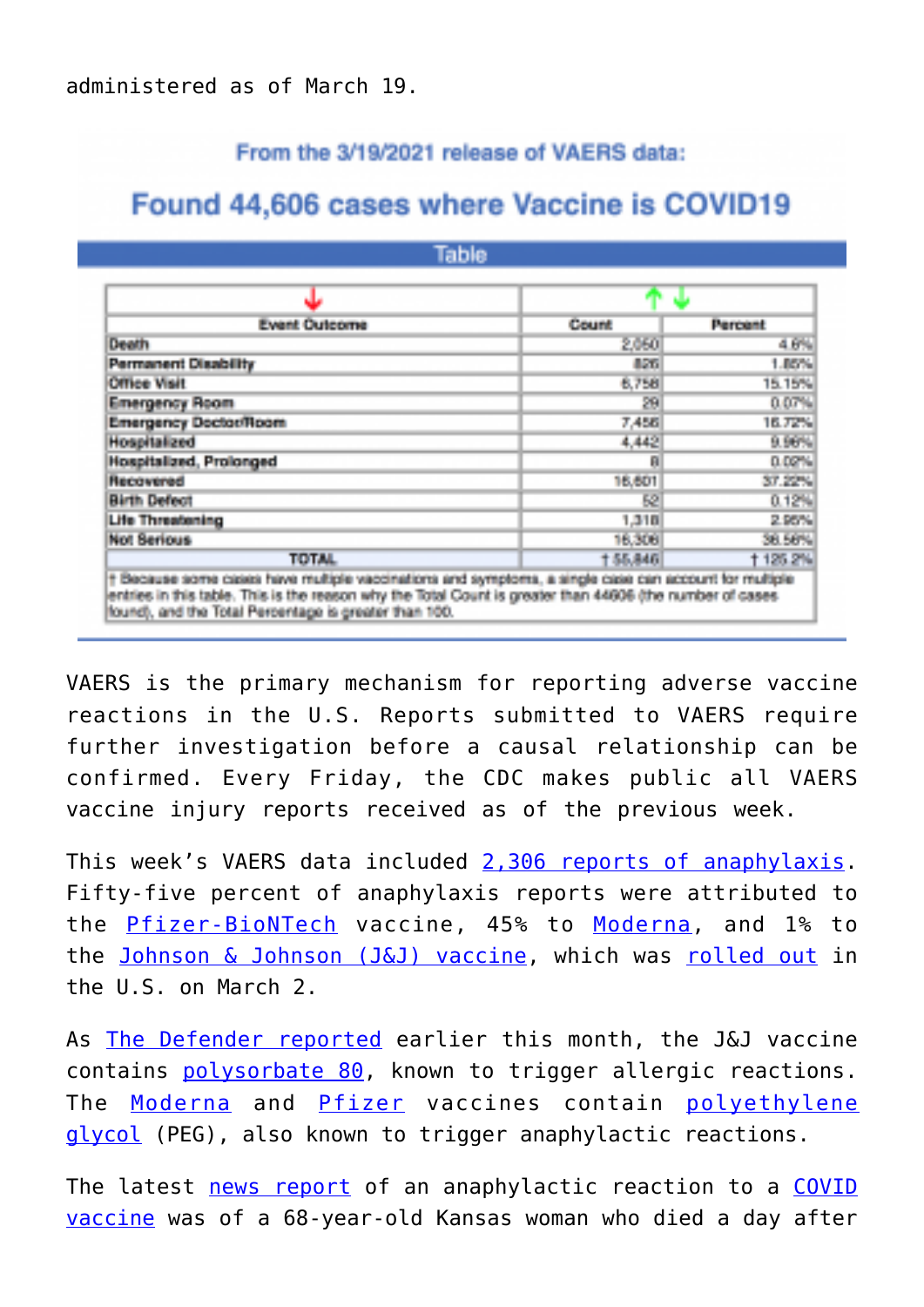receiving the vaccine. According to EMS dispatch records, the woman had an allergic reaction at a vaccine clinic site around 4 p.m. on Tuesday, [KMBC](https://www.kmbc.com/article/obituary-kansas-woman-died-after-receiving-a-covid-19-vaccine/35937877#) reported. She had difficulty breathing and speaking and was injected with an EpiPen.

Kansas Department of Health and Environment spokesperson Kristi Zears told [The Wichita Eagle](https://www.kansas.com/news/coronavirus/article250196655.html) that Evans had an anaphylactic reaction during a waiting period after receiving the shot. She was transported to the hospital and pronounced dead a day later. It is not clear whether Evans had underlying health conditions and the Kansas health agency did not indicate which COVID vaccine was administered.

According to the [CDC's website](https://www.cdc.gov/coronavirus/2019-ncov/vaccines/safety/adverse-events.html), "the CDC follows up on any report of death to request additional information and learn more about what occurred and to determine whether the death was a result of the vaccine or unrelated."

To date, the only information the CDC has published related to the investigation of COVID vaccine-related deaths and how those investigations were conducted is a [COVID-19 Vaccine](https://www.cdc.gov/vaccines/acip/meetings/downloads/slides-2021-01/06-COVID-Shimabukuro.pdf) [Safety Update](https://www.cdc.gov/vaccines/acip/meetings/downloads/slides-2021-01/06-COVID-Shimabukuro.pdf) via the Advisory Committee on Immunization Practices (ACIP), published on Jan. 27.

On March 8, [The Defender](https://childrenshealthdefense.org/defender/) contacted the CDC with questions about reported deaths and injuries related to COVID vaccines. We provided a written list of questions about how the CDC conducts investigations into reported deaths, the status of investigations on deaths reported in the media if autopsies are being done, and the standard for determining whether an injury is causally connected to a vaccine.

We also inquired about whether healthcare providers are reporting all injuries and deaths that might be connected to the COVID vaccine, and what education initiatives are in place to encourage and facilitate proper and accurate reporting.

As of today, 18 days later, the CDC has not responded or followed up with our calls or emails. We have contacted them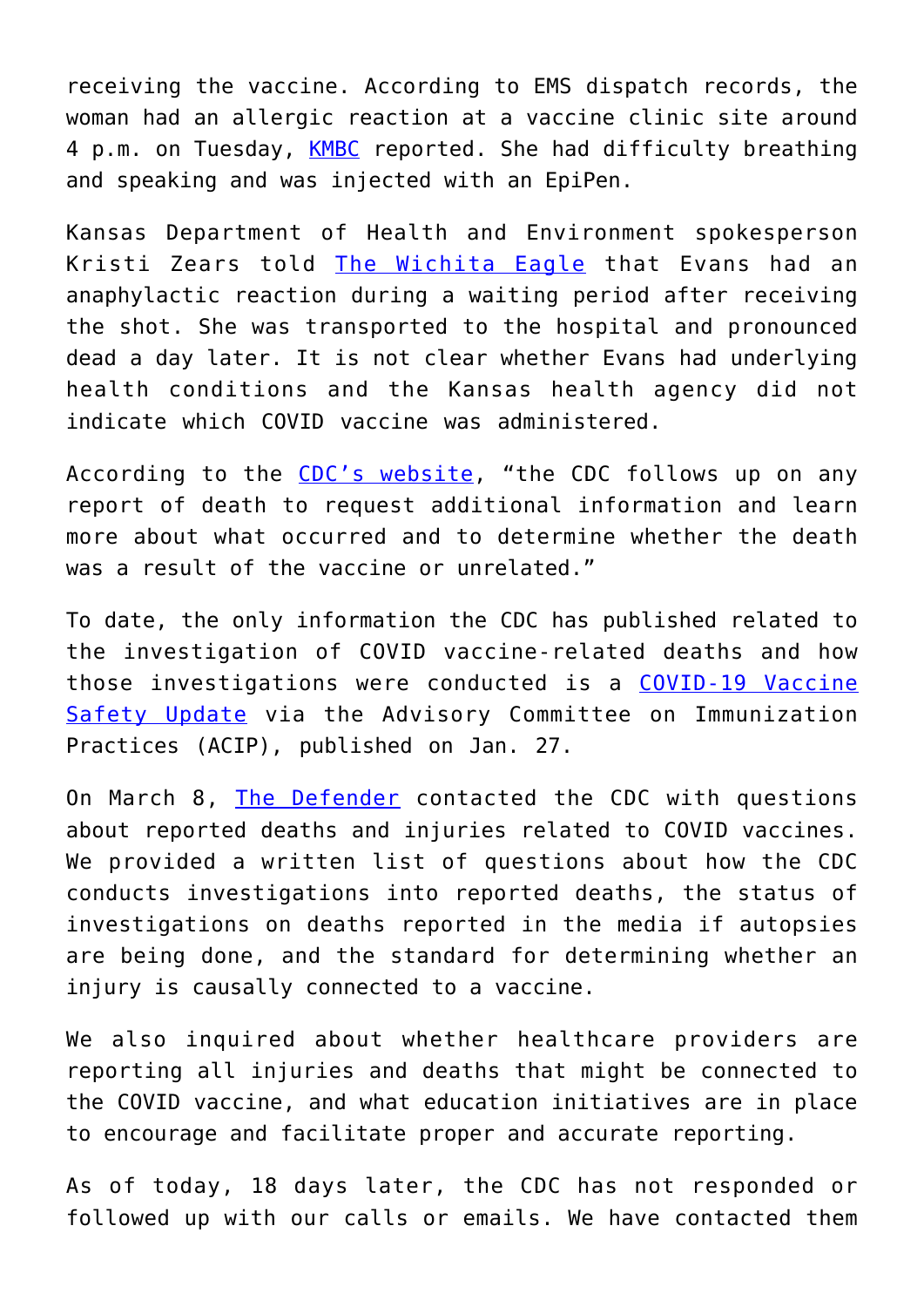numerous times and are either told "they received the email," "they will escalate it and it is in the system" or their press officers are still reviewing it. After our most recent followup calls this Wednesday and giving them an updated deadline of 48 hours, we still have not heard back.

#### **A look at the numbers**

Overall, the data released today reflects trends that have been emerging since [The Defender](https://childrenshealthdefense.org/defender/) first began tracking VAERS reports related to [COVID vaccines.](https://childrenshealthdefense.org/defender/covid-19-vaccine-news/)

This week's VAERS data show:

- As of March 19, [321 pregnant women](https://www.medalerts.org/vaersdb/findfield.php?TABLE=ON&GROUP1=DIS&EVENTS=ON&SYMPTOMS[]=Abnormal+labour+%2810000153%29&SYMPTOMS[]=Abnormal+labour+affecting+foetus+%2810000154%29&SYMPTOMS[]=Aborted+pregnancy+%2810000209%29&SYMPTOMS[]=Abortion+%2810000210%29&SYMPTOMS[]=Abortion+complete+%2810061614%29&SYMPTOMS[]=Abortion+early+%2810052846%29&SYMPTOMS[]=Abortion+spontaneous+%2810000234%29&SYMPTOMS[]=Abortion+spontaneous+complete+%2810061616%29&SYMPTOMS[]=Abortion+spontaneous+incomplete+%2810061617%29&SYMPTOMS[]=Exposure+during+pregnancy+%2810073513%29&SYMPTOMS[]=Foetal-maternal+haemorrhage+%2810016871%29&SYMPTOMS[]=Foetal+cardiac+disorder+%2810052088%29&SYMPTOMS[]=Foetal+damage+%2810016852%29&SYMPTOMS[]=Foetal+death+%2810055690%29&SYMPTOMS[]=Foetal+disorder+%2810061157%29&SYMPTOMS[]=Foetal+distress+syndrome+%2810016855%29&SYMPTOMS[]=Foetal+exposure+during+pregnancy+%2810071404%29&SYMPTOMS[]=Foetal+growth+abnormality+%2810077582%29&SYMPTOMS[]=Foetal+heart+rate+abnormal+%2810051139%29&SYMPTOMS[]=Foetal+heart+rate+deceleration+%2810058322%29&SYMPTOMS[]=Foetal+heart+rate+deceleration+abnormality+%2810074636%29&SYMPTOMS[]=Foetal+heart+rate+decreased+%2810051136%29&SYMPTOMS[]=Foetal+heart+rate+disorder+%2810061158%29&SYMPTOMS[]=Foetal+heart+rate+increased+%2810051138%29&SYMPTOMS[]=Foetal+movement+disorder+%2810077576%29&SYMPTOMS[]=Foetal+movements+decreased+%2810016866%29&SYMPTOMS[]=Haemorrhage+%2810055798%29&SYMPTOMS[]=Haemorrhage+in+pregnancy+%2810018981%29&SYMPTOMS[]=Placental+calcification+%2810082008%29&SYMPTOMS[]=Placental+disorder+%2810035132%29&SYMPTOMS[]=Placental+insufficiency+%2810035138%29&SYMPTOMS[]=Placental+necrosis+%2810035139%29&SYMPTOMS[]=Placental+transfusion+syndrome+%2810035146%29&SYMPTOMS[]=Placenta+praevia+%2810035119%29&SYMPTOMS[]=Placenta+praevia+haemorrhage+%2810035121%29&SYMPTOMS[]=Pregnancy+test+positive+%2810036575%29&SYMPTOMS[]=Premature+baby+%2810036590%29&SYMPTOMS[]=Premature+baby+death+%2810076700%29&SYMPTOMS[]=Premature+delivery+%2810036595%29&SYMPTOMS[]=Premature+labour+%2810036600%29&SYMPTOMS[]=Premature+rupture+of+membranes+%2810036603%29&SYMPTOMS[]=Premature+separation+of+placenta+%2810036608%29&SYMPTOMS[]=Stillbirth+%2810042062%29&SYMPTOMS[]=Ultrasound+foetal+abnormal+%2810077578%29&SYMPTOMS[]=Ultrasound+uterus+abnormal+%2810064876%29&SYMPTOMS[]=Uterine+haemorrhage+%2810046788%29&SYMPTOMS[]=Uterine+rupture+%2810046820%29&VAX=COVID19) had reported adverse events related to COVID vaccines, including 97 reports of [miscarriage or premature birth.](https://www.medalerts.org/vaersdb/findfield.php?TABLE=ON&GROUP1=AGE&EVENTS=ON&SYMPTOMS[]=Aborted+pregnancy+%2810000209%29&SYMPTOMS[]=Abortion+%2810000210%29&SYMPTOMS[]=Abortion+spontaneous+%2810000234%29&SYMPTOMS[]=Abortion+spontaneous+complete+%2810061616%29&SYMPTOMS[]=Abortion+spontaneous+incomplete+%2810061617%29&SYMPTOMS[]=Abortion+threatened+%2810000242%29&SYMPTOMS[]=Foetal-maternal+haemorrhage+%2810016871%29&SYMPTOMS[]=Foetal+cardiac+disorder+%2810052088%29&SYMPTOMS[]=Foetal+damage+%2810016852%29&SYMPTOMS[]=Foetal+death+%2810055690%29&SYMPTOMS[]=Foetal+disorder+%2810061157%29&SYMPTOMS[]=Foetal+distress+syndrome+%2810016855%29&SYMPTOMS[]=Foetal+heart+rate+abnormal+%2810051139%29&SYMPTOMS[]=Foetal+heart+rate+deceleration+%2810058322%29&SYMPTOMS[]=Foetal+heart+rate+deceleration+abnormality+%2810074636%29&SYMPTOMS[]=Foetal+heart+rate+decreased+%2810051136%29&SYMPTOMS[]=Foetal+heart+rate+disorder+%2810061158%29&SYMPTOMS[]=Foetal+heart+rate+increased+%2810051138%29&SYMPTOMS[]=Foetal+hypokinesia+%2810068461%29&SYMPTOMS[]=Foetal+malformation+%2810060919%29&SYMPTOMS[]=Foetal+malpresentation+%2810058013%29&SYMPTOMS[]=Foetal+monitoring+abnormal+%2810071507%29&SYMPTOMS[]=Foetal+movement+disorder+%2810077576%29&SYMPTOMS[]=Foetal+movements+decreased+%2810016866%29&SYMPTOMS[]=Foetal+non-stress+test+abnormal+%2810071516%29&SYMPTOMS[]=Placental+disorder+%2810035132%29&SYMPTOMS[]=Pregnancy+induced+hypertension+%2810036563%29&SYMPTOMS[]=Premature+baby+%2810036590%29&SYMPTOMS[]=Premature+baby+death+%2810076700%29&SYMPTOMS[]=Premature+delivery+%2810036595%29&SYMPTOMS[]=Premature+labour+%2810036600%29&SYMPTOMS[]=Premature+rupture+of+membranes+%2810036603%29&SYMPTOMS[]=Premature+separation+of+placenta+%2810036608%29&SYMPTOMS[]=Stillbirth+%2810042062%29&SYMPTOMS[]=Ultrasound+foetal+abnormal+%2810077578%29&VAX=COVID19) None of the COVID vaccines approved for [Emergency Use Authorization](https://www.fda.gov/vaccines-blood-biologics/vaccines/emergency-use-authorization-vaccines-explained) has been confirmed safe or effective for pregnant women, although [J&J said e](https://childrenshealthdefense.org/defender/johnson-johnson-test-covid-vaccines-newborns/)arlier this month it would begin testing on pregnant women, infants, and the immunocompromised.
- [535 cases of Bell's Palsy. Of those](https://www.medalerts.org/vaersdb/findfield.php?TABLE=ON&GROUP1=MAN&EVENTS=ON&SYMPTOMS[]=Bell%27s+palsy+%2810004223%29&SYMPTOMS[]=Facial+discomfort+%2810083537%29&SYMPTOMS[]=Facial+dysmorphism+%2810016045%29&SYMPTOMS[]=Facial+nerve+disorder+%2810061457%29&SYMPTOMS[]=Facial+neuralgia+%2810061594%29&SYMPTOMS[]=Facial+palsy+%2810016060%29&SYMPTOMS[]=Facial+paralysis+%2810016062%29&SYMPTOMS[]=Facial+paresis+%2810051267%29&SYMPTOMS[]=Facial+spasm+%2810063006%29&VAX=COVID19), 64% of cases were reported after [Pfizer-BioNTech](https://childrenshealthdefense.org/defender/fda-misled-public-pfizer-vaccine-efficacy/) vaccinations almost [twice as many](https://www.medalerts.org/vaersdb/findfield.php?TABLE=ON&GROUP1=MAN&EVENTS=ON&SYMPTOMS[]=Bell%27s+palsy+%2810004223%29&SYMPTOMS[]=Facial+discomfort+%2810083537%29&SYMPTOMS[]=Facial+dysmorphism+%2810016045%29&SYMPTOMS[]=Facial+nerve+disorder+%2810061457%29&SYMPTOMS[]=Facial+neuralgia+%2810061594%29&SYMPTOMS[]=Facial+palsy+%2810016060%29&SYMPTOMS[]=Facial+paralysis+%2810016062%29&SYMPTOMS[]=Facial+paresis+%2810051267%29&SYMPTOMS[]=Facial+spasm+%2810063006%29&VAX=COVID19) as reported (36%) following vaccination with the Moderna vaccine. Three cases of Bell's Palsy were reported with J&J's vaccine (about 1%).

## **Physicians sound alarmed about the need for pre-screening**

Meanwhile, concerns about mass vaccination continued to make national and international headlines this week.

As [The Defender](https://childrenshealthdefense.org/defender/vaccinating-people-infected-covid-cause-avoidable-harm/) reported Tuesday, Dr. Hooman Noorchashm, [cardiothoracic surgeon](https://www.drugwatch.com/contributors/hooman-noorchashm/) and patient safety advocate, said we're taking the COVID pandemic problem — where a half-percent of the population is susceptible to dying — and compounding it by vaccinating people who are already infected.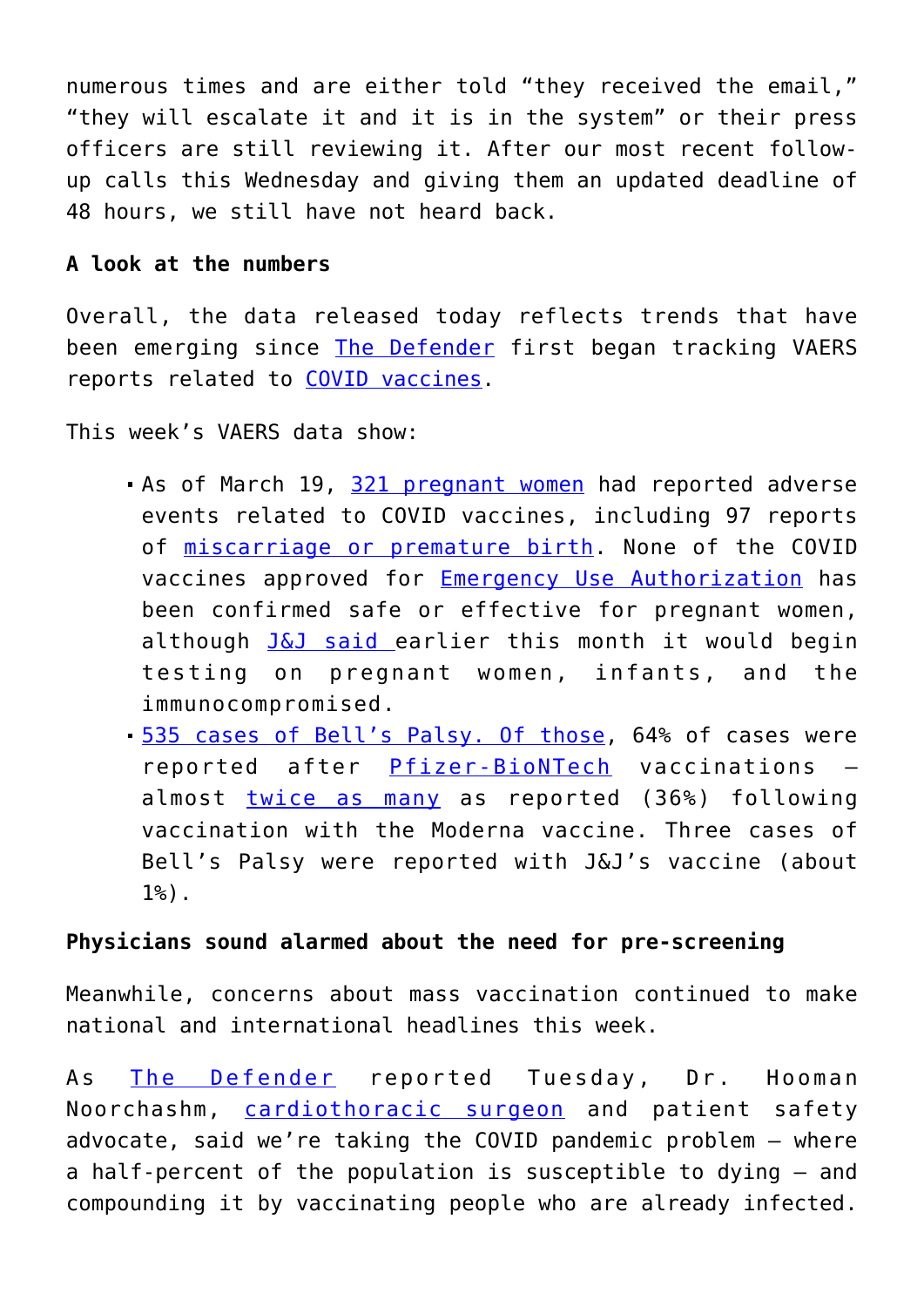In an interview with Fox News host and political commentator, Tucker Carlson, Noorchasm said public health officials are making a "dramatic error" by promoting a "one-size-fits-all" COVID vaccination program:

"… the signal is deafening, the people who are having complications or adverse events are the people who have recently or are currently or previously infected [with COVID]. I don't think we can ignore this."

Noorchashm believes that a [#ScreenB4Vaccine campaign](https://childrenshealthdefense.org/defender/screenb4vaccine-could-protect-covid-vaccine-injuries/) could save millions from vaccine injuries. He is promoting a screening campaign that consists of a "PCR or Rapid Antigen test to determine if there is an active infection and an IgG antibody test that would allow determination of a past infection. If either of these tests is positive, vaccination ought to be delayed for a minimum of  $3 - 6$  months," [Noorchasm](https://childrenshealthdefense.org/defender/screenb4vaccine-could-protect-covid-vaccine-injuries/) [told The Defender](https://childrenshealthdefense.org/defender/screenb4vaccine-could-protect-covid-vaccine-injuries/). "If at that time IgG levels are waning, it is reasonable to consider getting a vaccine shot. But even then, blood IgG levels should guide whether or not a person gets vaccinated."

Noorchasm sent the [third communication](https://childrenshealthdefense.org/defender/scientist-fda-ignoring-danger-covid-vaccine/) to the U.S. Food and Drug Administration this week, warning that deaths like that of 32-year-old [Benjamin G. Goodman](https://usobit.com/obituaries-2021/benjamin-g-goodman-2021/), who died after receiving the Johnson & Johnson vaccine, could have been prevented, and that there will be more deaths unless people are screened before being vaccinated.

[An article in The Hill](https://thehill.com/opinion/healthcare/544662-covid-vaccines-are-you-primed-for-the-best-outcome) this week, by several physicians, also suggested that people be prescreened for COVID before being vaccinated.

The physicians wrote:

"A closer look at the level of protection obtained by a single shot vaccine regimen for those who are 'COVID-primed' is needed. Rigorous, effective, and efficient antibody prescreening tools to identify these individuals would be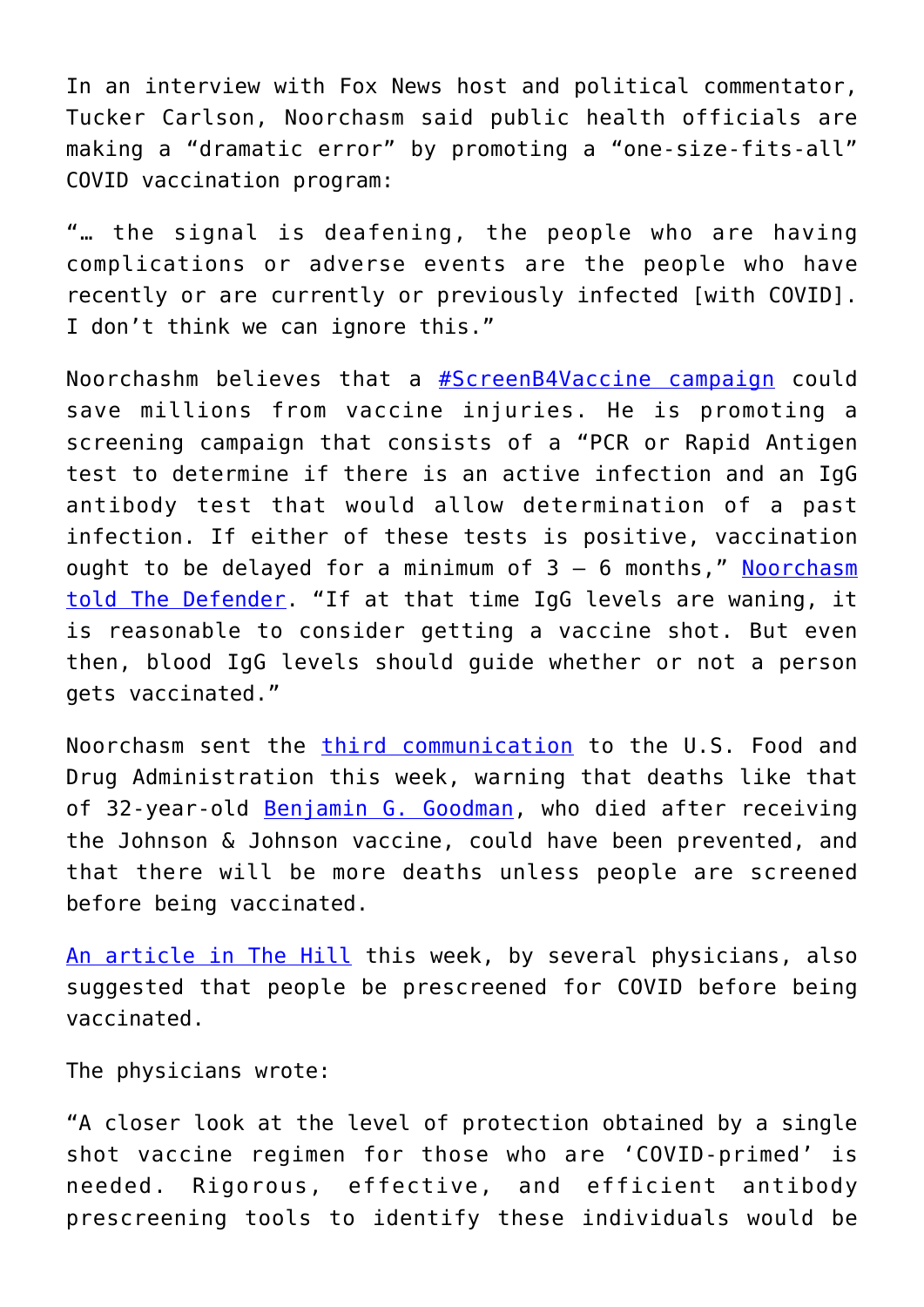required as well."

# **AstraZeneca under fire in U.S. and Europe**

As far as individual vaccines, AstraZeneca garnered the most headlines this week, in Europe and the U.S.

On March 22, [The Defender reported](https://childrenshealthdefense.org/defender/link-astrazeneca-vaccine-blood-clots/) that two independent research teams in Norway and Germany identified antibodies that provoke immune reactions leading to the type of blood clots experienced by some people who received AstraZeneca's COVID vaccine.

Although many countries resumed their vaccination program with AstraZeneca's vaccine after the EMA's [preliminary findings,](https://www.ema.europa.eu/en/news/covid-19-vaccine-astrazeneca-benefits-still-outweigh-risks-despite-possible-link-rare-blood-clots) some countries, including France, Denmark, Norway, Sweden, and Finland, did not lift their restrictions on its use.

[According to Reuters,](https://www.reuters.com/article/us-health-coronavirus-finland/finland-extends-probe-of-astrazeneca-jab-but-to-resume-use-for-those-aged-65-and-over-idUSKBN2BG2J4) Finland announced Wednesday it was still looking into two cases of blood clots but would resume using the AstraZeneca vaccine against COVID for people aged 65 and over. Finland plans to complete its investigation by April 6 at the earliest.

On March 23, U.S. health officials accused AstraZeneca of misrepresenting efficacy data when it included "outdated information" in its clinical trial results, which may have led to the vaccine maker providing the public with an incomplete view of its efficacy data, [The Defender reported.](https://childrenshealthdefense.org/defender/astrazeneca-misrepresenting-efficacy-data/)

The statement by the National Institute of Allergy and Infectious Diseases came less than a day after the pharmaceutical company said its vaccine was 79% effective against COVID and 100% effective against severe or critical disease and hospitalization.

AstraZeneca [released updated information](https://childrenshealthdefense.org/defender/astrazeneca-vaccine-less-effective-no-safety-concerns/) on its COVID-19 clinical trial Wednesday which showed an efficacy rate of 76% against symptomatic COVID infection instead of the 79% figure